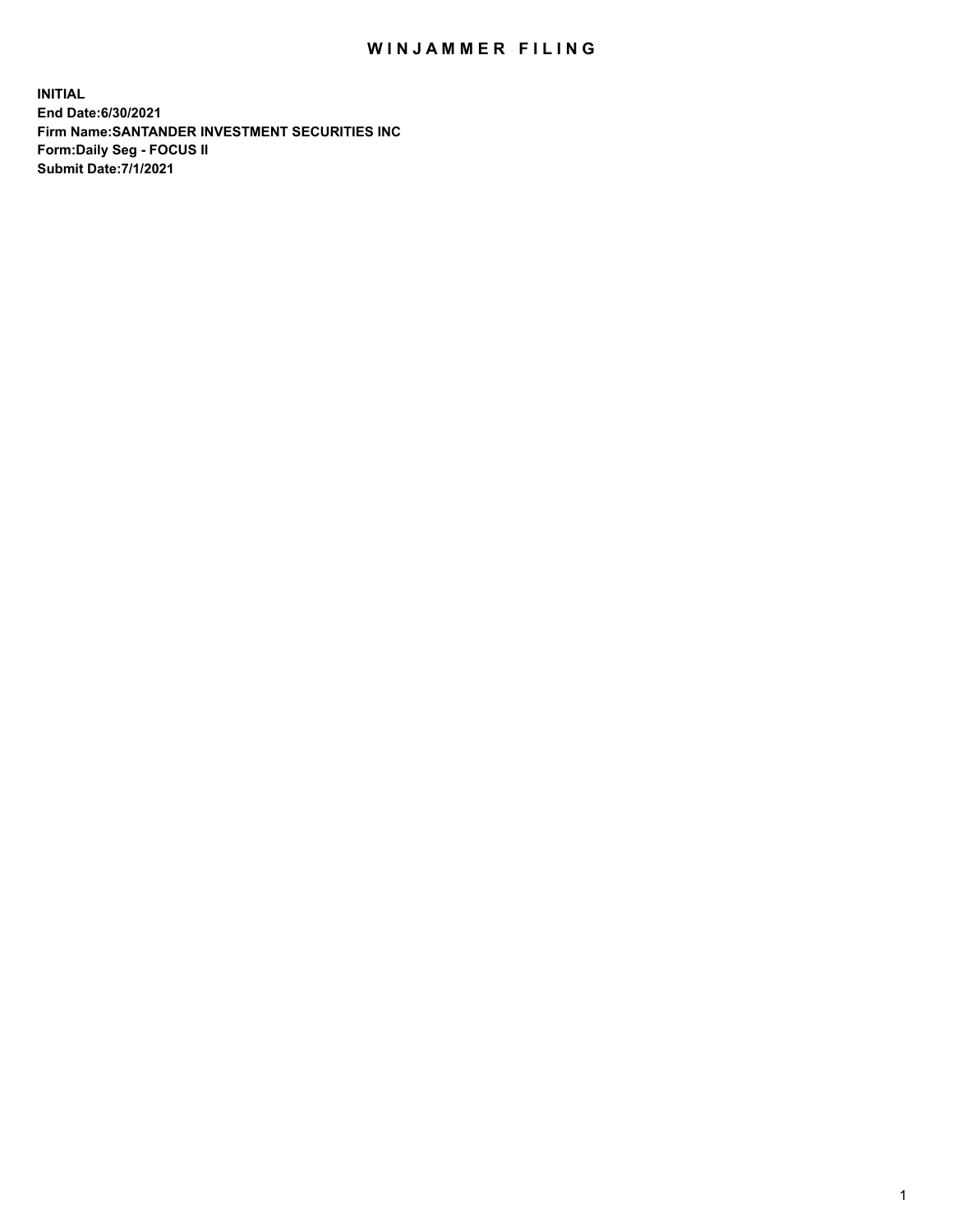**INITIAL End Date:6/30/2021 Firm Name:SANTANDER INVESTMENT SECURITIES INC Form:Daily Seg - FOCUS II Submit Date:7/1/2021**

## **Daily Segregation - Cover Page**

| Name of Company                                                                                                                                                                                                                                                                                         | <b>SANTANDER INVESTMENT</b><br><b>SECURITIES INC</b>                                                             |
|---------------------------------------------------------------------------------------------------------------------------------------------------------------------------------------------------------------------------------------------------------------------------------------------------------|------------------------------------------------------------------------------------------------------------------|
| <b>Contact Name</b>                                                                                                                                                                                                                                                                                     | <b>Felix Munoz</b>                                                                                               |
| <b>Contact Phone Number</b>                                                                                                                                                                                                                                                                             | (212) 407-4594                                                                                                   |
| <b>Contact Email Address</b>                                                                                                                                                                                                                                                                            | felix.munoz@santander.us                                                                                         |
| FCM's Customer Segregated Funds Residual Interest Target (choose one):<br>a. Minimum dollar amount: ; or<br>b. Minimum percentage of customer segregated funds required:%; or<br>c. Dollar amount range between: and; or<br>d. Percentage range of customer segregated funds required between: % and %. | 70,000,000<br>$\overline{\mathbf{0}}$<br>0 <sub>0</sub><br>00                                                    |
| FCM's Customer Secured Amount Funds Residual Interest Target (choose one):<br>a. Minimum dollar amount: ; or<br>b. Minimum percentage of customer secured funds required:% ; or<br>c. Dollar amount range between: and; or<br>d. Percentage range of customer secured funds required between: % and %.  | $\overline{\mathbf{0}}$<br>$\frac{\underline{0}}{\underline{0}}\frac{\underline{0}}{\underline{0}}$<br><u>00</u> |

FCM's Cleared Swaps Customer Collateral Residual Interest Target (choose one): a. Minimum dollar amount: ; or **0**<br>b. Minimum percentage of cleared swaps customer collateral required:% ; or **0** b. Minimum percentage of cleared swaps customer collateral required:% ; or **0**

c. Dollar amount range between:and; or **0 0**

d. Percentage range of cleared swaps customer collateral required between:% and%. **0 0**

Attach supporting documents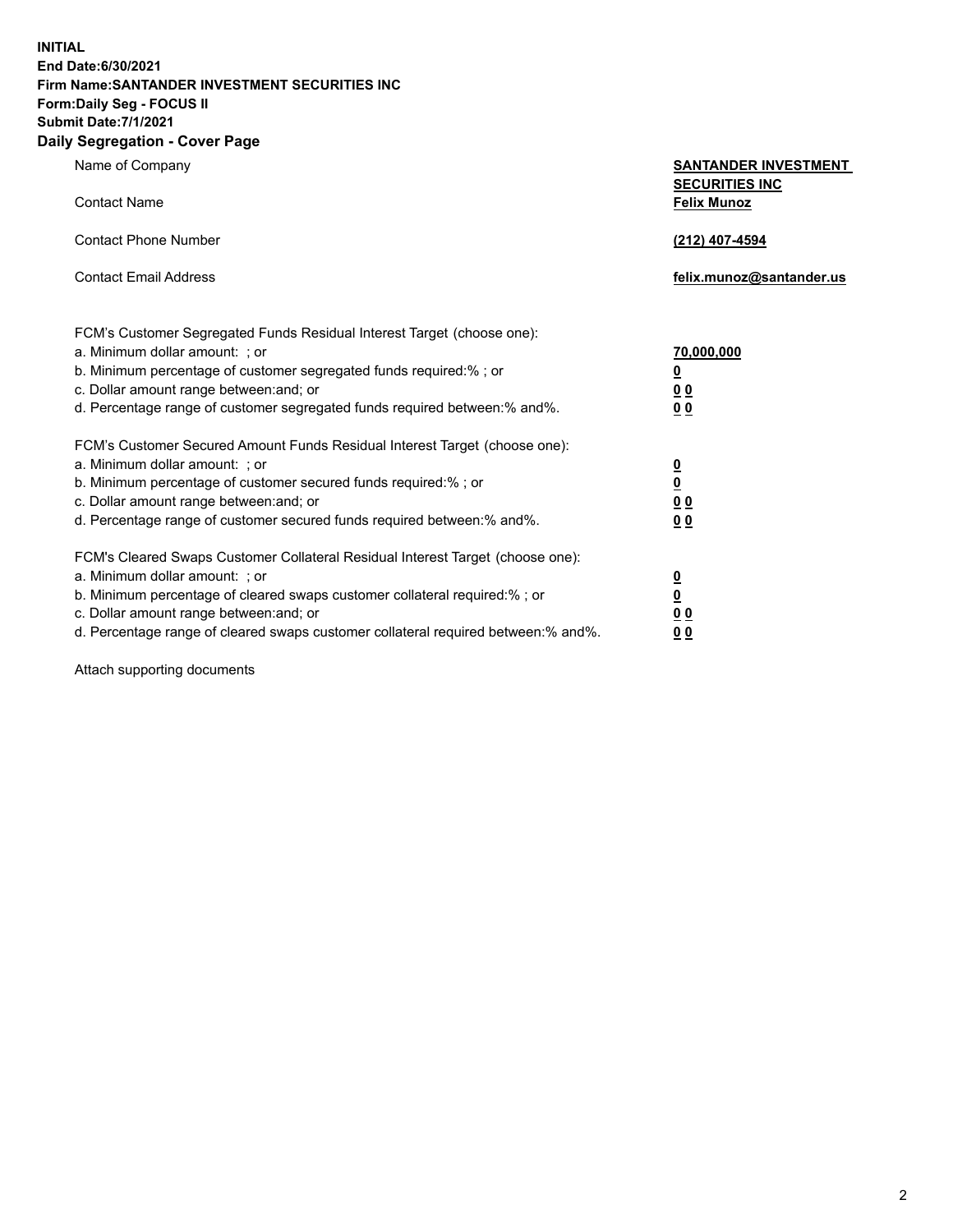**INITIAL End Date:6/30/2021 Firm Name:SANTANDER INVESTMENT SECURITIES INC Form:Daily Seg - FOCUS II Submit Date:7/1/2021 Daily Segregation - Secured Amounts** Foreign Futures and Foreign Options Secured Amounts Amount required to be set aside pursuant to law, rule or regulation of a foreign government or a rule of a self-regulatory organization authorized thereunder 1. Net ledger balance - Foreign Futures and Foreign Option Trading - All Customers A. Cash **0** [7315] B. Securities (at market) **0** [7317] 2. Net unrealized profit (loss) in open futures contracts traded on a foreign board of trade **0** [7325] 3. Exchange traded options a. Market value of open option contracts purchased on a foreign board of trade **0** [7335] b. Market value of open contracts granted (sold) on a foreign board of trade **0** [7337] 4. Net equity (deficit) (add lines 1. 2. and 3.) **0** [7345] 5. Account liquidating to a deficit and account with a debit balances - gross amount **0** [7351]

Less: amount offset by customer owned securities **0** [7352] **0** [7354] 6. Amount required to be set aside as the secured amount - Net Liquidating Equity Method (add lines 4 and 5) **0** [7355] 7. Greater of amount required to be set aside pursuant to foreign jurisdiction (above) or line 6. **0** [7360] FUNDS DEPOSITED IN SEPARATE REGULATION 30.7 ACCOUNTS 1. Cash in banks A. Banks located in the United States **0** [7500] B. Other banks qualified under Regulation 30.7 **0** [7520] **0** [7530] 2. Securities A. In safekeeping with banks located in the United States **0** [7540] B. In safekeeping with other banks qualified under Regulation 30.7 **0** [7560] **0** [7570] 3. Equities with registered futures commission merchants A. Cash **0** [7580] B. Securities **0** [7590] C. Unrealized gain (loss) on open futures contracts **0** [7600] D. Value of long option contracts **0** [7610] E. Value of short option contracts **0** [7615] **0** [7620] 4. Amounts held by clearing organizations of foreign boards of trade A. Cash **0** [7640] B. Securities **0** [7650] C. Amount due to (from) clearing organization - daily variation **0** [7660] D. Value of long option contracts **0** [7670] E. Value of short option contracts **0** [7675] **0** [7680] 5. Amounts held by members of foreign boards of trade A. Cash **0** [7700] B. Securities **0** [7710] C. Unrealized gain (loss) on open futures contracts **0** [7720] D. Value of long option contracts **0** [7730] E. Value of short option contracts **0** [7735] **0** [7740] 6. Amounts with other depositories designated by a foreign board of trade **0** [7760] 7. Segregated funds on hand **0** [7765] 8. Total funds in separate section 30.7 accounts **0** [7770] 9. Excess (deficiency) Set Aside for Secured Amount (subtract line 7 Secured Statement Page 1 from Line 8) **0** [7380] 10. Management Target Amount for Excess funds in separate section 30.7 accounts **0** [7780]

11. Excess (deficiency) funds in separate 30.7 accounts over (under) Management Target **0** [7785]

**0** [7305]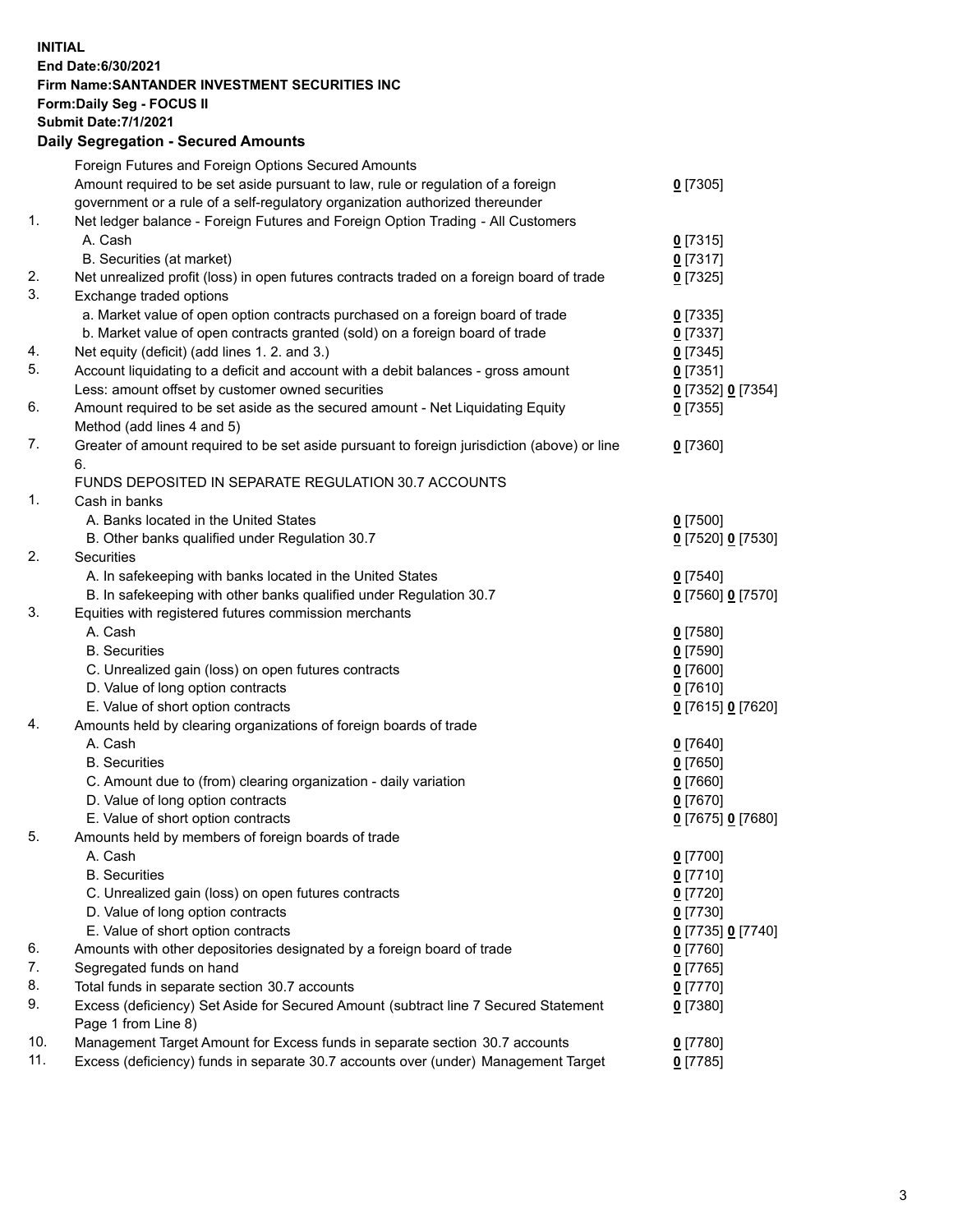| End Date:6/30/2021<br>Firm Name: SANTANDER INVESTMENT SECURITIES INC<br>Form: Daily Seg - FOCUS II<br><b>Submit Date: 7/1/2021</b><br>Daily Segregation - Segregation Statement<br>SEGREGATION REQUIREMENTS(Section 4d(2) of the CEAct)<br>1.<br>Net ledger balance<br>A. Cash<br>2,440,798,505 [7010]<br>$0$ [7020]<br>B. Securities (at market)<br>2.<br>Net unrealized profit (loss) in open futures contracts traded on a contract market<br>435,485,374 [7030]<br>3.<br>Exchange traded options<br>A. Add market value of open option contracts purchased on a contract market<br>36,621,954 [7032]<br>B. Deduct market value of open option contracts granted (sold) on a contract market<br>-37,804,677 [7033]<br>Net equity (deficit) (add lines 1, 2 and 3)<br>4.<br>2,004,130,408 [7040]<br>5.<br>Accounts liquidating to a deficit and accounts with<br>debit balances - gross amount<br>$0$ [7045]<br>Less: amount offset by customer securities<br>$0$ [7047] $0$ [7050]<br>6.<br>Amount required to be segregated (add lines 4 and 5)<br>2,004,130,408 [7060]<br>FUNDS IN SEGREGATED ACCOUNTS<br>7.<br>Deposited in segregated funds bank accounts<br>A. Cash<br>259,613,358 [7070]<br>B. Securities representing investments of customers' funds (at market)<br>$0$ [7080]<br>C. Securities held for particular customers or option customers in lieu of cash (at<br>$0$ [7090]<br>market)<br>8.<br>Margins on deposit with derivatives clearing organizations of contract markets<br>A. Cash<br>1,810,206,624 [7100]<br>B. Securities representing investments of customers' funds (at market)<br>$0$ [7110]<br>C. Securities held for particular customers or option customers in lieu of cash (at<br>$0$ [7120]<br>market)<br>9.<br>Net settlement from (to) derivatives clearing organizations of contract markets<br>7,654,414 [7130]<br>10.<br>Exchange traded options<br>A. Value of open long option contracts<br>36,621,954 [7132]<br>B. Value of open short option contracts<br>-37,804,677 [7133]<br>11.<br>Net equities with other FCMs | <b>INITIAL</b> |                           |            |
|--------------------------------------------------------------------------------------------------------------------------------------------------------------------------------------------------------------------------------------------------------------------------------------------------------------------------------------------------------------------------------------------------------------------------------------------------------------------------------------------------------------------------------------------------------------------------------------------------------------------------------------------------------------------------------------------------------------------------------------------------------------------------------------------------------------------------------------------------------------------------------------------------------------------------------------------------------------------------------------------------------------------------------------------------------------------------------------------------------------------------------------------------------------------------------------------------------------------------------------------------------------------------------------------------------------------------------------------------------------------------------------------------------------------------------------------------------------------------------------------------------------------------------------------------------------------------------------------------------------------------------------------------------------------------------------------------------------------------------------------------------------------------------------------------------------------------------------------------------------------------------------------------------------------------------------------------------------------------------------------------------------------------------------------------------------------|----------------|---------------------------|------------|
|                                                                                                                                                                                                                                                                                                                                                                                                                                                                                                                                                                                                                                                                                                                                                                                                                                                                                                                                                                                                                                                                                                                                                                                                                                                                                                                                                                                                                                                                                                                                                                                                                                                                                                                                                                                                                                                                                                                                                                                                                                                                    |                |                           |            |
|                                                                                                                                                                                                                                                                                                                                                                                                                                                                                                                                                                                                                                                                                                                                                                                                                                                                                                                                                                                                                                                                                                                                                                                                                                                                                                                                                                                                                                                                                                                                                                                                                                                                                                                                                                                                                                                                                                                                                                                                                                                                    |                |                           |            |
|                                                                                                                                                                                                                                                                                                                                                                                                                                                                                                                                                                                                                                                                                                                                                                                                                                                                                                                                                                                                                                                                                                                                                                                                                                                                                                                                                                                                                                                                                                                                                                                                                                                                                                                                                                                                                                                                                                                                                                                                                                                                    |                |                           |            |
|                                                                                                                                                                                                                                                                                                                                                                                                                                                                                                                                                                                                                                                                                                                                                                                                                                                                                                                                                                                                                                                                                                                                                                                                                                                                                                                                                                                                                                                                                                                                                                                                                                                                                                                                                                                                                                                                                                                                                                                                                                                                    |                |                           |            |
|                                                                                                                                                                                                                                                                                                                                                                                                                                                                                                                                                                                                                                                                                                                                                                                                                                                                                                                                                                                                                                                                                                                                                                                                                                                                                                                                                                                                                                                                                                                                                                                                                                                                                                                                                                                                                                                                                                                                                                                                                                                                    |                |                           |            |
|                                                                                                                                                                                                                                                                                                                                                                                                                                                                                                                                                                                                                                                                                                                                                                                                                                                                                                                                                                                                                                                                                                                                                                                                                                                                                                                                                                                                                                                                                                                                                                                                                                                                                                                                                                                                                                                                                                                                                                                                                                                                    |                |                           |            |
|                                                                                                                                                                                                                                                                                                                                                                                                                                                                                                                                                                                                                                                                                                                                                                                                                                                                                                                                                                                                                                                                                                                                                                                                                                                                                                                                                                                                                                                                                                                                                                                                                                                                                                                                                                                                                                                                                                                                                                                                                                                                    |                |                           |            |
|                                                                                                                                                                                                                                                                                                                                                                                                                                                                                                                                                                                                                                                                                                                                                                                                                                                                                                                                                                                                                                                                                                                                                                                                                                                                                                                                                                                                                                                                                                                                                                                                                                                                                                                                                                                                                                                                                                                                                                                                                                                                    |                |                           |            |
|                                                                                                                                                                                                                                                                                                                                                                                                                                                                                                                                                                                                                                                                                                                                                                                                                                                                                                                                                                                                                                                                                                                                                                                                                                                                                                                                                                                                                                                                                                                                                                                                                                                                                                                                                                                                                                                                                                                                                                                                                                                                    |                |                           |            |
|                                                                                                                                                                                                                                                                                                                                                                                                                                                                                                                                                                                                                                                                                                                                                                                                                                                                                                                                                                                                                                                                                                                                                                                                                                                                                                                                                                                                                                                                                                                                                                                                                                                                                                                                                                                                                                                                                                                                                                                                                                                                    |                |                           |            |
|                                                                                                                                                                                                                                                                                                                                                                                                                                                                                                                                                                                                                                                                                                                                                                                                                                                                                                                                                                                                                                                                                                                                                                                                                                                                                                                                                                                                                                                                                                                                                                                                                                                                                                                                                                                                                                                                                                                                                                                                                                                                    |                |                           |            |
|                                                                                                                                                                                                                                                                                                                                                                                                                                                                                                                                                                                                                                                                                                                                                                                                                                                                                                                                                                                                                                                                                                                                                                                                                                                                                                                                                                                                                                                                                                                                                                                                                                                                                                                                                                                                                                                                                                                                                                                                                                                                    |                |                           |            |
|                                                                                                                                                                                                                                                                                                                                                                                                                                                                                                                                                                                                                                                                                                                                                                                                                                                                                                                                                                                                                                                                                                                                                                                                                                                                                                                                                                                                                                                                                                                                                                                                                                                                                                                                                                                                                                                                                                                                                                                                                                                                    |                |                           |            |
|                                                                                                                                                                                                                                                                                                                                                                                                                                                                                                                                                                                                                                                                                                                                                                                                                                                                                                                                                                                                                                                                                                                                                                                                                                                                                                                                                                                                                                                                                                                                                                                                                                                                                                                                                                                                                                                                                                                                                                                                                                                                    |                |                           |            |
|                                                                                                                                                                                                                                                                                                                                                                                                                                                                                                                                                                                                                                                                                                                                                                                                                                                                                                                                                                                                                                                                                                                                                                                                                                                                                                                                                                                                                                                                                                                                                                                                                                                                                                                                                                                                                                                                                                                                                                                                                                                                    |                |                           |            |
|                                                                                                                                                                                                                                                                                                                                                                                                                                                                                                                                                                                                                                                                                                                                                                                                                                                                                                                                                                                                                                                                                                                                                                                                                                                                                                                                                                                                                                                                                                                                                                                                                                                                                                                                                                                                                                                                                                                                                                                                                                                                    |                |                           |            |
|                                                                                                                                                                                                                                                                                                                                                                                                                                                                                                                                                                                                                                                                                                                                                                                                                                                                                                                                                                                                                                                                                                                                                                                                                                                                                                                                                                                                                                                                                                                                                                                                                                                                                                                                                                                                                                                                                                                                                                                                                                                                    |                |                           |            |
|                                                                                                                                                                                                                                                                                                                                                                                                                                                                                                                                                                                                                                                                                                                                                                                                                                                                                                                                                                                                                                                                                                                                                                                                                                                                                                                                                                                                                                                                                                                                                                                                                                                                                                                                                                                                                                                                                                                                                                                                                                                                    |                |                           |            |
|                                                                                                                                                                                                                                                                                                                                                                                                                                                                                                                                                                                                                                                                                                                                                                                                                                                                                                                                                                                                                                                                                                                                                                                                                                                                                                                                                                                                                                                                                                                                                                                                                                                                                                                                                                                                                                                                                                                                                                                                                                                                    |                |                           |            |
|                                                                                                                                                                                                                                                                                                                                                                                                                                                                                                                                                                                                                                                                                                                                                                                                                                                                                                                                                                                                                                                                                                                                                                                                                                                                                                                                                                                                                                                                                                                                                                                                                                                                                                                                                                                                                                                                                                                                                                                                                                                                    |                |                           |            |
|                                                                                                                                                                                                                                                                                                                                                                                                                                                                                                                                                                                                                                                                                                                                                                                                                                                                                                                                                                                                                                                                                                                                                                                                                                                                                                                                                                                                                                                                                                                                                                                                                                                                                                                                                                                                                                                                                                                                                                                                                                                                    |                |                           |            |
|                                                                                                                                                                                                                                                                                                                                                                                                                                                                                                                                                                                                                                                                                                                                                                                                                                                                                                                                                                                                                                                                                                                                                                                                                                                                                                                                                                                                                                                                                                                                                                                                                                                                                                                                                                                                                                                                                                                                                                                                                                                                    |                |                           |            |
|                                                                                                                                                                                                                                                                                                                                                                                                                                                                                                                                                                                                                                                                                                                                                                                                                                                                                                                                                                                                                                                                                                                                                                                                                                                                                                                                                                                                                                                                                                                                                                                                                                                                                                                                                                                                                                                                                                                                                                                                                                                                    |                |                           |            |
|                                                                                                                                                                                                                                                                                                                                                                                                                                                                                                                                                                                                                                                                                                                                                                                                                                                                                                                                                                                                                                                                                                                                                                                                                                                                                                                                                                                                                                                                                                                                                                                                                                                                                                                                                                                                                                                                                                                                                                                                                                                                    |                |                           |            |
|                                                                                                                                                                                                                                                                                                                                                                                                                                                                                                                                                                                                                                                                                                                                                                                                                                                                                                                                                                                                                                                                                                                                                                                                                                                                                                                                                                                                                                                                                                                                                                                                                                                                                                                                                                                                                                                                                                                                                                                                                                                                    |                |                           |            |
|                                                                                                                                                                                                                                                                                                                                                                                                                                                                                                                                                                                                                                                                                                                                                                                                                                                                                                                                                                                                                                                                                                                                                                                                                                                                                                                                                                                                                                                                                                                                                                                                                                                                                                                                                                                                                                                                                                                                                                                                                                                                    |                |                           |            |
|                                                                                                                                                                                                                                                                                                                                                                                                                                                                                                                                                                                                                                                                                                                                                                                                                                                                                                                                                                                                                                                                                                                                                                                                                                                                                                                                                                                                                                                                                                                                                                                                                                                                                                                                                                                                                                                                                                                                                                                                                                                                    |                |                           |            |
|                                                                                                                                                                                                                                                                                                                                                                                                                                                                                                                                                                                                                                                                                                                                                                                                                                                                                                                                                                                                                                                                                                                                                                                                                                                                                                                                                                                                                                                                                                                                                                                                                                                                                                                                                                                                                                                                                                                                                                                                                                                                    |                |                           |            |
|                                                                                                                                                                                                                                                                                                                                                                                                                                                                                                                                                                                                                                                                                                                                                                                                                                                                                                                                                                                                                                                                                                                                                                                                                                                                                                                                                                                                                                                                                                                                                                                                                                                                                                                                                                                                                                                                                                                                                                                                                                                                    |                |                           |            |
|                                                                                                                                                                                                                                                                                                                                                                                                                                                                                                                                                                                                                                                                                                                                                                                                                                                                                                                                                                                                                                                                                                                                                                                                                                                                                                                                                                                                                                                                                                                                                                                                                                                                                                                                                                                                                                                                                                                                                                                                                                                                    |                |                           |            |
|                                                                                                                                                                                                                                                                                                                                                                                                                                                                                                                                                                                                                                                                                                                                                                                                                                                                                                                                                                                                                                                                                                                                                                                                                                                                                                                                                                                                                                                                                                                                                                                                                                                                                                                                                                                                                                                                                                                                                                                                                                                                    |                |                           |            |
|                                                                                                                                                                                                                                                                                                                                                                                                                                                                                                                                                                                                                                                                                                                                                                                                                                                                                                                                                                                                                                                                                                                                                                                                                                                                                                                                                                                                                                                                                                                                                                                                                                                                                                                                                                                                                                                                                                                                                                                                                                                                    |                |                           |            |
|                                                                                                                                                                                                                                                                                                                                                                                                                                                                                                                                                                                                                                                                                                                                                                                                                                                                                                                                                                                                                                                                                                                                                                                                                                                                                                                                                                                                                                                                                                                                                                                                                                                                                                                                                                                                                                                                                                                                                                                                                                                                    |                |                           |            |
|                                                                                                                                                                                                                                                                                                                                                                                                                                                                                                                                                                                                                                                                                                                                                                                                                                                                                                                                                                                                                                                                                                                                                                                                                                                                                                                                                                                                                                                                                                                                                                                                                                                                                                                                                                                                                                                                                                                                                                                                                                                                    |                | A. Net liquidating equity | $0$ [7140] |
| B. Securities representing investments of customers' funds (at market)<br>$0$ [7160]                                                                                                                                                                                                                                                                                                                                                                                                                                                                                                                                                                                                                                                                                                                                                                                                                                                                                                                                                                                                                                                                                                                                                                                                                                                                                                                                                                                                                                                                                                                                                                                                                                                                                                                                                                                                                                                                                                                                                                               |                |                           |            |
| C. Securities held for particular customers or option customers in lieu of cash (at<br>$0$ [7170]                                                                                                                                                                                                                                                                                                                                                                                                                                                                                                                                                                                                                                                                                                                                                                                                                                                                                                                                                                                                                                                                                                                                                                                                                                                                                                                                                                                                                                                                                                                                                                                                                                                                                                                                                                                                                                                                                                                                                                  |                |                           |            |
| market)                                                                                                                                                                                                                                                                                                                                                                                                                                                                                                                                                                                                                                                                                                                                                                                                                                                                                                                                                                                                                                                                                                                                                                                                                                                                                                                                                                                                                                                                                                                                                                                                                                                                                                                                                                                                                                                                                                                                                                                                                                                            |                |                           |            |
| 12.<br>Segregated funds on hand<br>$0$ [7150]<br>13.                                                                                                                                                                                                                                                                                                                                                                                                                                                                                                                                                                                                                                                                                                                                                                                                                                                                                                                                                                                                                                                                                                                                                                                                                                                                                                                                                                                                                                                                                                                                                                                                                                                                                                                                                                                                                                                                                                                                                                                                               |                |                           |            |
| Total amount in segregation (add lines 7 through 12)<br>2,076,291,673 [7180]<br>14.<br>Excess (deficiency) funds in segregation (subtract line 6 from line 13)                                                                                                                                                                                                                                                                                                                                                                                                                                                                                                                                                                                                                                                                                                                                                                                                                                                                                                                                                                                                                                                                                                                                                                                                                                                                                                                                                                                                                                                                                                                                                                                                                                                                                                                                                                                                                                                                                                     |                |                           |            |
| 72,161,265 [7190]<br>15.<br>Management Target Amount for Excess funds in segregation<br>70,000,000 [7194]                                                                                                                                                                                                                                                                                                                                                                                                                                                                                                                                                                                                                                                                                                                                                                                                                                                                                                                                                                                                                                                                                                                                                                                                                                                                                                                                                                                                                                                                                                                                                                                                                                                                                                                                                                                                                                                                                                                                                          |                |                           |            |
| 16.<br>Excess (deficiency) funds in segregation over (under) Management Target Amount<br>2,161,265 [7198]                                                                                                                                                                                                                                                                                                                                                                                                                                                                                                                                                                                                                                                                                                                                                                                                                                                                                                                                                                                                                                                                                                                                                                                                                                                                                                                                                                                                                                                                                                                                                                                                                                                                                                                                                                                                                                                                                                                                                          |                |                           |            |
| Excess                                                                                                                                                                                                                                                                                                                                                                                                                                                                                                                                                                                                                                                                                                                                                                                                                                                                                                                                                                                                                                                                                                                                                                                                                                                                                                                                                                                                                                                                                                                                                                                                                                                                                                                                                                                                                                                                                                                                                                                                                                                             |                |                           |            |